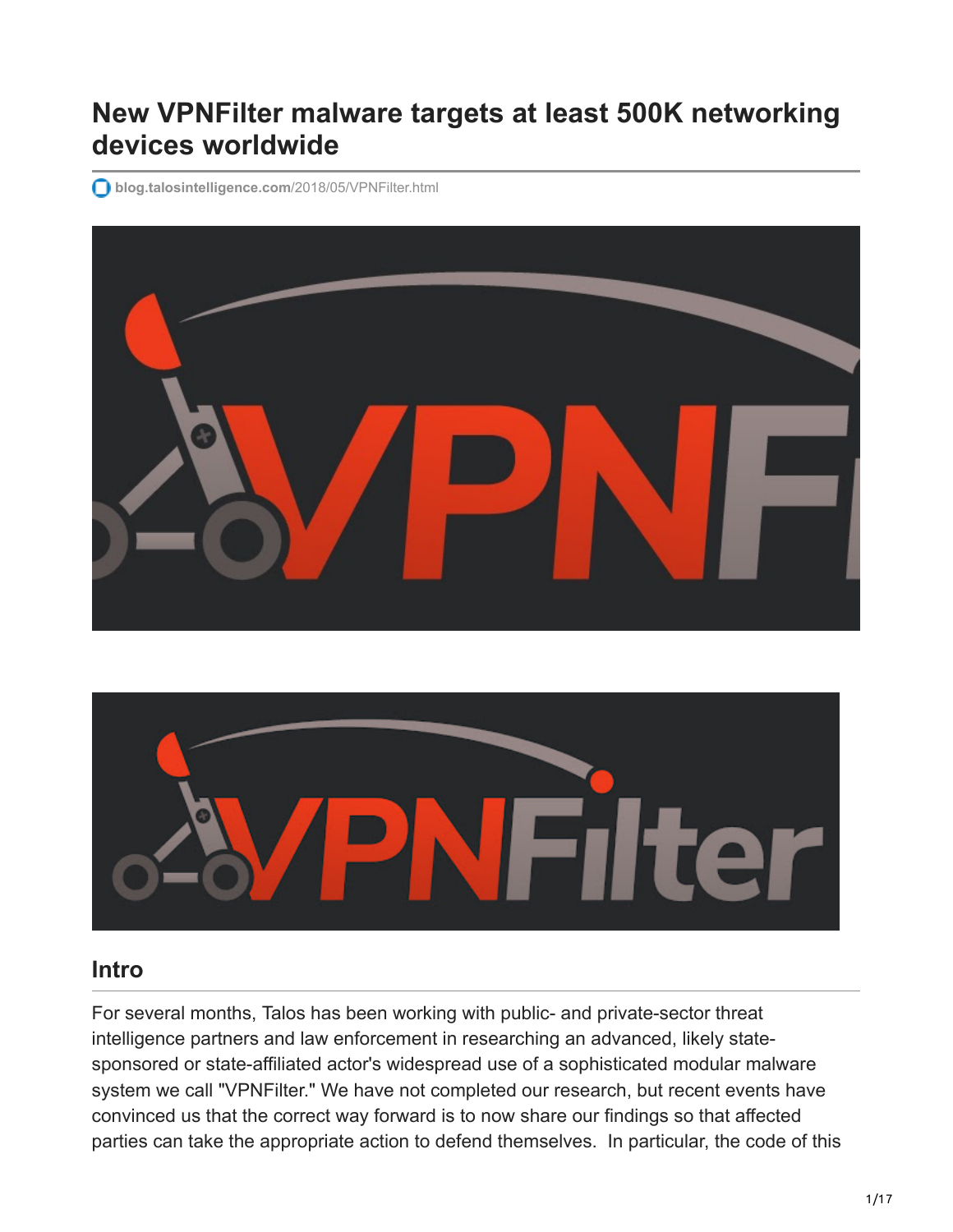malware overlaps with versions of the BlackEnergy malware — which was responsible for multiple large-scale attacks that targeted devices in Ukraine. While this isn't definitive by any means, we have also observed VPNFilter, a potentially destructive malware, actively infecting Ukrainian hosts at an alarming rate, utilizing a command and control (C2) infrastructure dedicated to that country. Weighing these factors together, we felt it was best to publish our findings so far prior to completing our research. Publishing early means that we don't yet have all the answers — we may not even have all the questions — so this blog represents our findings as of today, and we will update our findings as we continue our investigation.

Both the scale and the capability of this operation are concerning. Working with our partners, we estimate the number of infected devices to be at least 500,000 in at least 54 countries. The known devices affected by VPNFilter are Linksys, MikroTik, NETGEAR and TP-Link networking equipment in the small and home office (SOHO) space, as well at QNAP network-attached storage (NAS) devices. No other vendors, including Cisco, have been observed as infected by VPNFilter, but our research continues. The behavior of this malware on networking equipment is particularly concerning, as components of the VPNFilter malware allows for theft of website credentials and monitoring of Modbus SCADA protocols. Lastly, the malware has a destructive capability that can render an infected device unusable, which can be triggered on individual victim machines or en masse, and has the potential of cutting off internet access for hundreds of thousands of victims worldwide.

The type of devices targeted by this actor are difficult to defend. They are frequently on the perimeter of the network, with no intrusion protection system (IPS) in place, and typically do not have an available host-based protection system such as an anti-virus (AV) package. We are unsure of the particular exploit used in any given case, but most devices targeted, particularly in older versions, have known public exploits or default credentials that make compromise relatively straightforward. All of this has contributed to the quiet growth of this threat since at least 2016.

This post provides the technical findings you would normally see in a Talos blog. In addition, we will detail some thoughts on the tradecraft behind this threat, using our findings and the background of our analysts, to discuss the possible thought process and decisions made by the actor. We will also discuss how to defend against this threat and how to handle a device that may be infected. Finally, we will share the IOCs that we have observed to this point, although we are confident there are more that we have not seen.

# **Brief technical breakdown**

The VPNFilter malware is a multi-stage, modular platform with versatile capabilities to support both intelligence-collection and destructive cyber attack operations.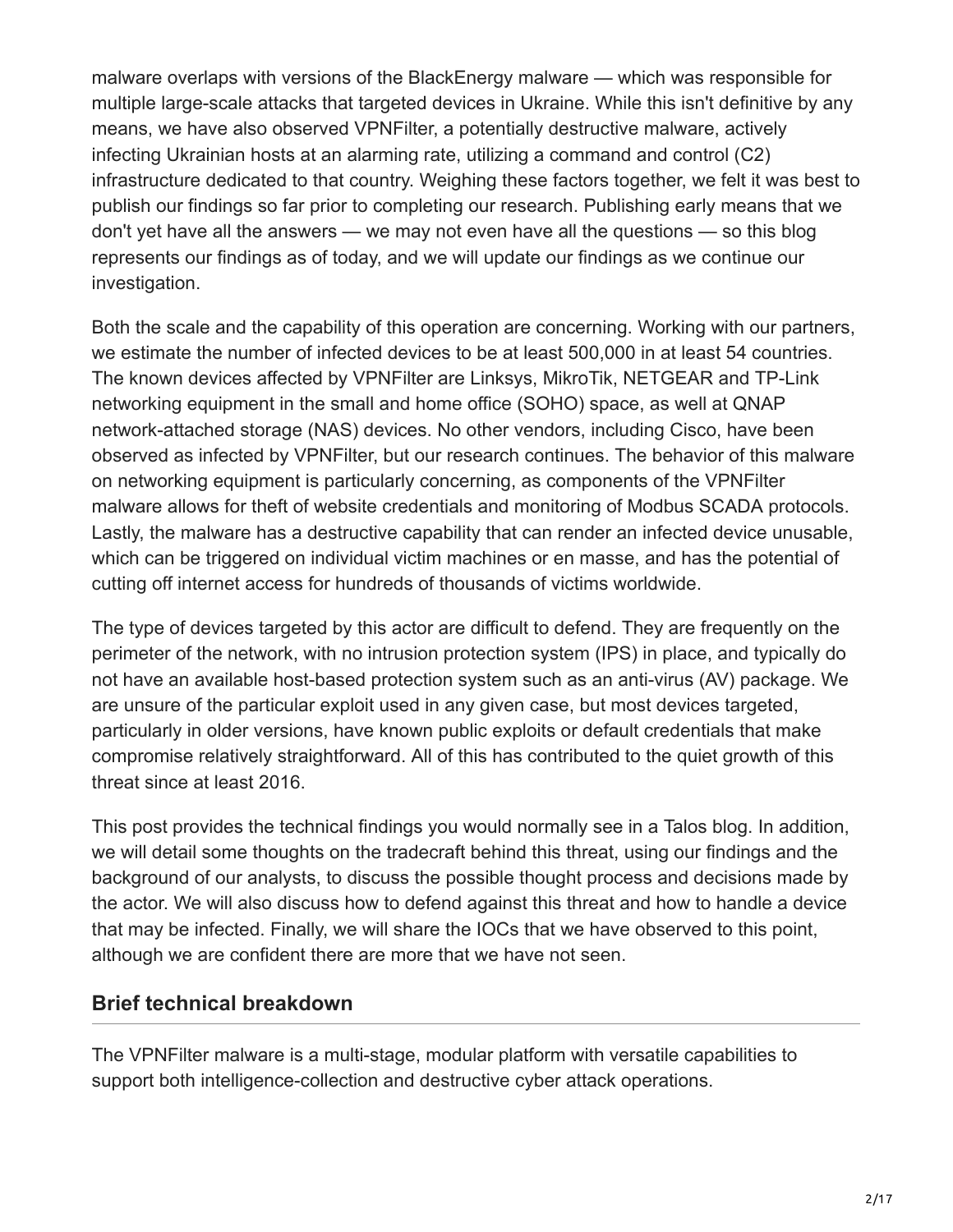The stage 1 malware persists through a reboot, which sets it apart from most other malware that targets internet-of-things devices because malware normally does not survive a reboot of the device. The main purpose of stage 1 is to gain a persistent foothold and enable the deployment of the stage 2 malware. Stage 1 utilizes multiple redundant command and control (C2) mechanisms to discover the IP address of the current stage 2 deployment server, making this malware extremely robust and capable of dealing with unpredictable C2 infrastructure changes.

The stage 2 malware, which does not persist through a reboot, possesses capabilities that we have come to expect in a workhorse intelligence-collection platform, such as file collection, command execution, data exfiltration and device management. However, some versions of stage 2 also possess a self-destruct capability that overwrites a critical portion of the device's firmware and reboots the device, rendering it unusable. Based on the actor's demonstrated knowledge of these devices, and the existing capability in some stage 2 versions, we assess with high confidence that the actor could deploy this self-destruct command to most devices that it controls, regardless of whether the command is built into the stage 2 malware.

In addition, there are multiple stage 3 modules that serve as plugins for the stage 2 malware. These plugins provide stage 2 with additional functionality. As of this writing, we are aware of two plugin modules: a packet sniffer for collecting traffic that passes through the device, including theft of website credentials and monitoring of Modbus SCADA protocols, and a communications module that allows stage 2 to communicate over Tor. We assess with high confidence that several other plugin modules exist, but we have yet to discover them.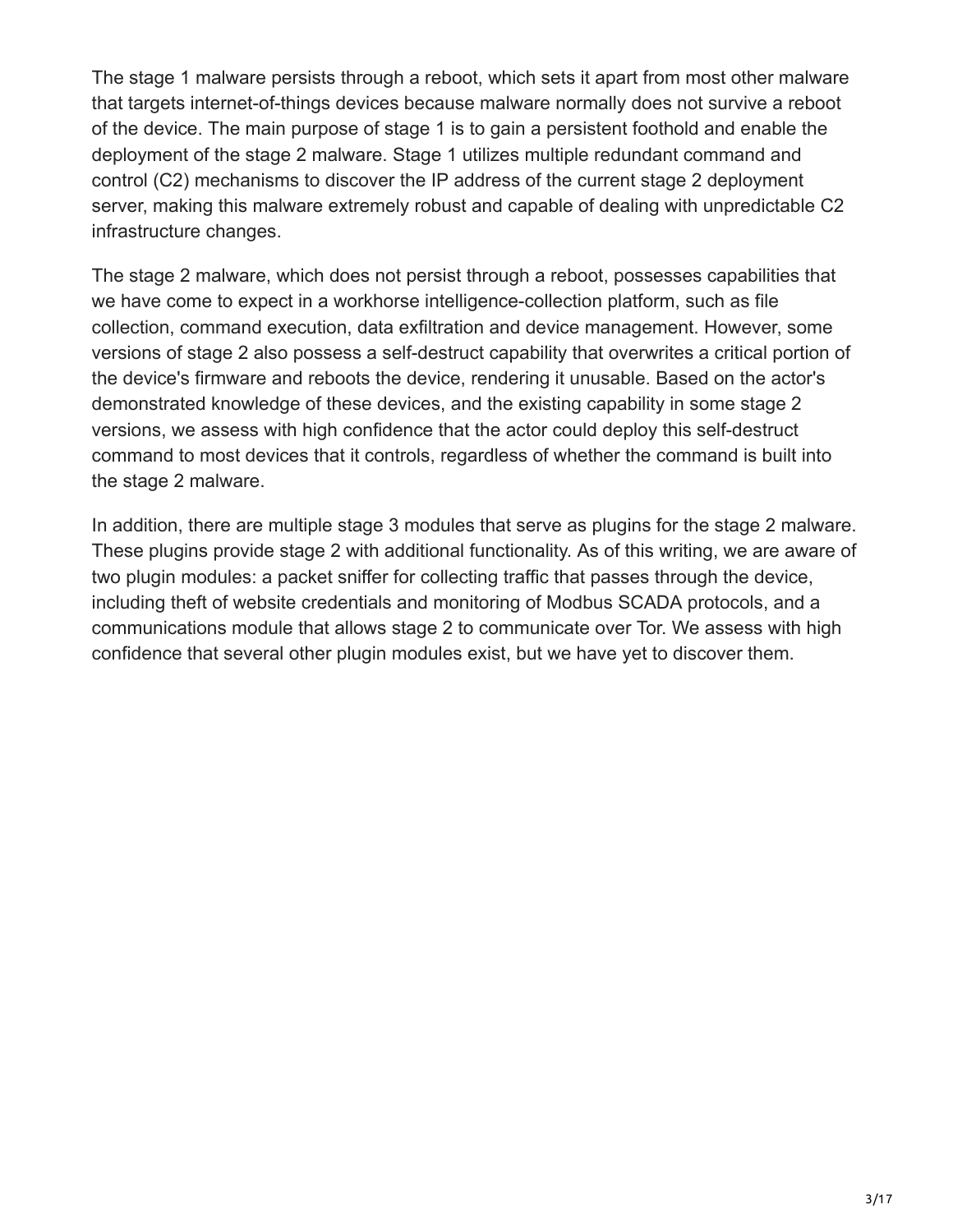

# **Tradecraft discussion**

We assess with high confidence that this malware is used to create an expansive, hard-toattribute infrastructure that can be used to serve multiple operational needs of the threat actor. Since the affected devices are legitimately owned by businesses or individuals, malicious activity conducted from infected devices could be mistakenly attributed to those who were actually victims of the actor. The capabilities built into the various stages and plugins of the malware are extremely versatile and would enable the actor to take advantage of devices in multiple ways.

Advanced threat actors, including nation-states, will try to make attribution of their cyber activities extremely difficult, unless it is in their interest for it to be openly known that they conducted a specific act. To this end, advanced threat actors use multiple techniques, including co-opting infrastructure owned by someone else to conduct their operations. The actor could easily use devices infected with this malware as hop points before connecting to their final victim in order to obfuscate their true point of origin.

The malware can also be leveraged to collect data that flows through the device. This could be for straightforward data-collection purposes, or to assess the potential value of the network that the device serves. If the network was deemed as having information of potential interest to the threat actor, they may choose to continue collecting content that passes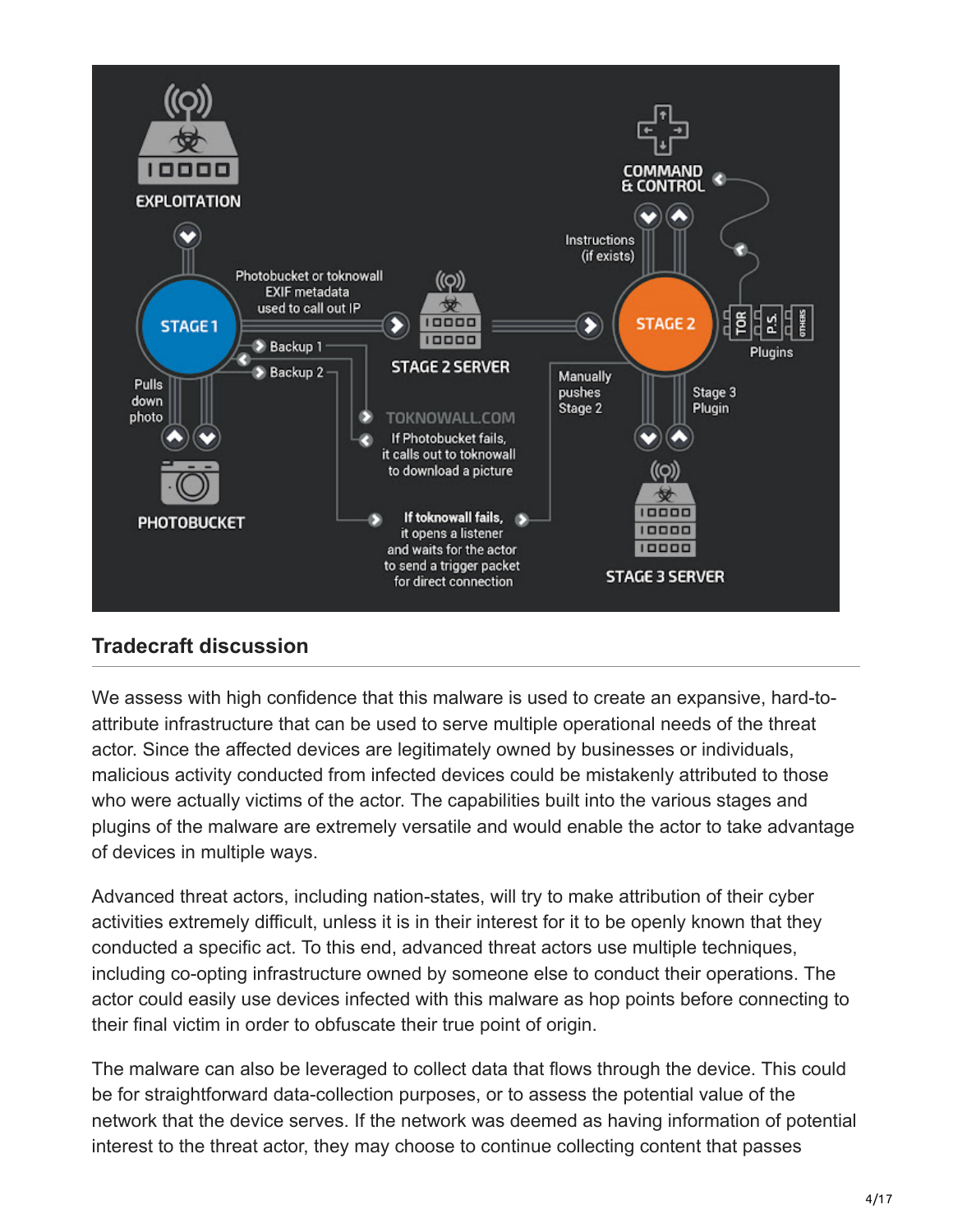through the device or to propagate into the connected network for data collection. At the time of this posting, we have not been able to acquire a third-stage plugin that would enable further exploitation of the network served by the device. However, we have seen indications that it does exist, and we assess that it is highly likely that such an advanced actor would naturally include that capability in malware that is this modular.

Finally, this malware could be used to conduct a large-scale destructive attack by using the "kill" command, which would render some or all of the physical devices unusable. This command is present in many of the stage 2 samples we've observed, but could also be triggered by utilizing the "exec" command available in all stage 2 samples. In most cases, this action is unrecoverable by most victims, requiring technical capabilities, know-how, or tools that no consumer should be expected to have. We are deeply concerned about this capability, and it is one of the driving reasons we have been quietly researching this threat over the past few months.

# **Observed activities of concern**

As we have researched this threat, we have put into place monitoring and scanning to gain an understanding of the scope of this threat and the behaviors of infected devices. Our analysis has shown that this is a global, broadly deployed threat that is actively seeking to increase its footprint. While our research continues, we have also observed activity potentially associated with this actor that indicates possible data exfiltration activity.

In early May, we observed infected devices conducting TCP scans on ports 23, 80, 2000 and 8080. These ports are indicative of scanning for additional Mikrotik and QNAP NAS devices, which can be found using these ports. These scans targeted devices in more than 100 countries.

We also used our telemetry to discover potentially infected devices globally. We evaluated their collective behavior to try and identify additional features of the C2 infrastructure. Many of these victim IPs appeared to demonstrate behavior that strongly indicated data exfiltration.

Finally, on May 8, we observed a sharp spike in VPNFilter infection activity. Almost all of the newly acquired victims were located in Ukraine. Also of note, a majority of Ukrainian infections shared a separate stage 2 C2 infrastructure from the rest of the world, on IP 46.151.209[.]33. By this point, we were aware of the code overlap between BlackEnergy and VPNFilter and that the timing of previous attacks in Ukraine suggested that an attack could be imminent. Given each of these factors, and in consultation with our partners, we immediately began the process to go public before completing our research.

As we continued to move forward with the public disclosure, we observed another substantial increase in newly acquired VPNFilter victims focused in Ukraine on May 17. This continued to drive our decision to publish our research as soon as possible.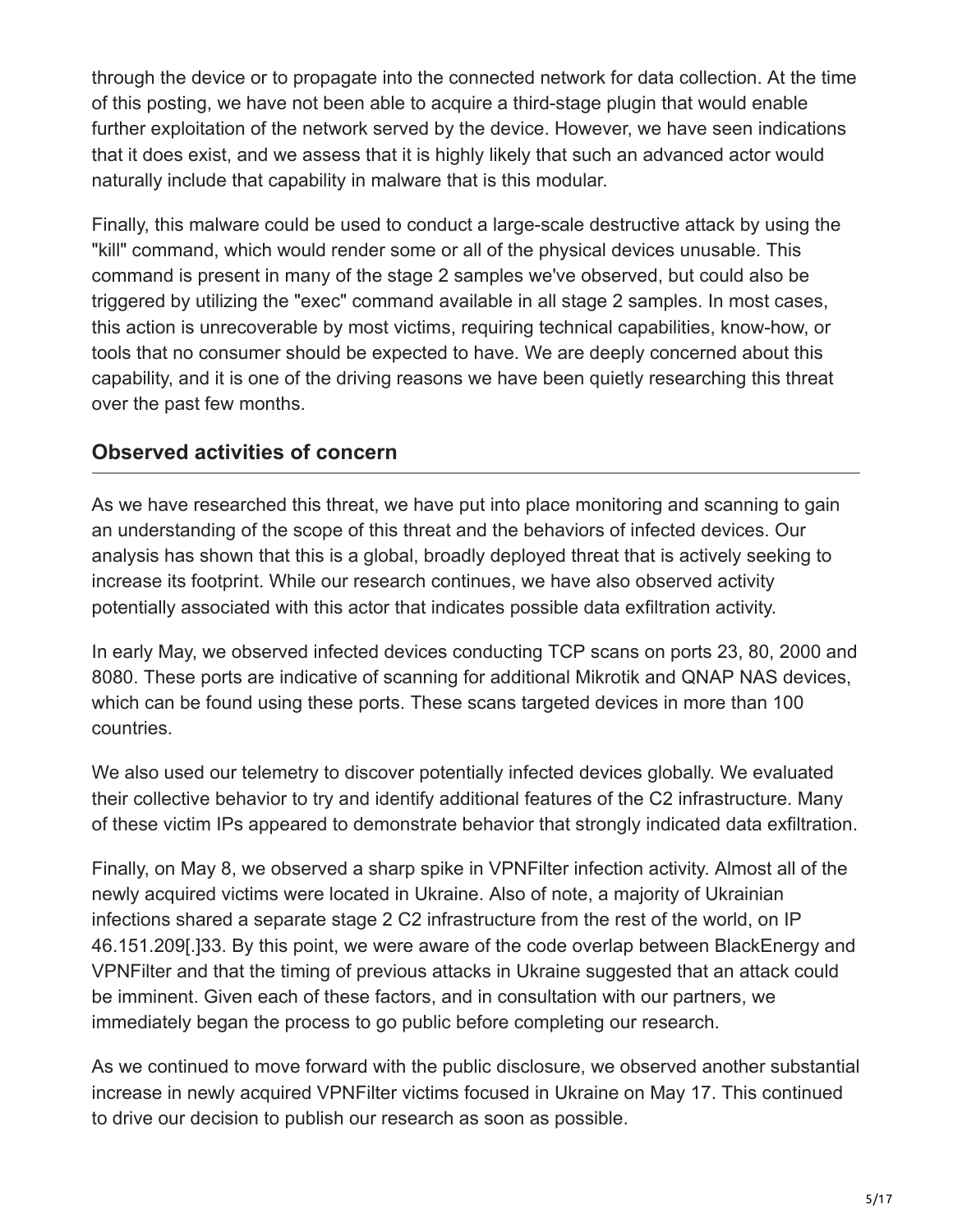

Diagram 1. New observed VPNFilter infections over time

# **Defending against this threat**

Defending against this threat is extremely difficult due to the nature of the affected devices. The majority of them are connected directly to the internet, with no security devices or services between them and the potential attackers. This challenge is augmented by the fact that most of the affected devices have publicly known vulnerabilities which are not convenient for the average user to patch. Additionally, most have no built-in anti-malware capabilities. These three facts together make this threat extremely hard to counter, resulting in extremely limited opportunities to interdict malware, remove vulnerabilities, or block threats.

Despite these challenges, Talos has released protections for this threat from multiple angles, to try to take advantage of the limited options that exist. We developed and deployed more than 100 Snort signatures for the publicly known vulnerabilities for the devices that are associated with this threat. These rules have been deployed in the public Snort set, and can be used by anyone to help defend their devices. In addition, we have done the usual blocklisting of domains/IPs as appropriate and convicting of the hashes associated with this threat to cover those who are protected by the Cisco Security ecosystem. We have reached out to Linksys, Mikrotik, Netgear, TP-Link and QNAP regarding this issue. (Note: QNAP has been aware of certain aspects of VPNFilter and previously done work to counter the threat.)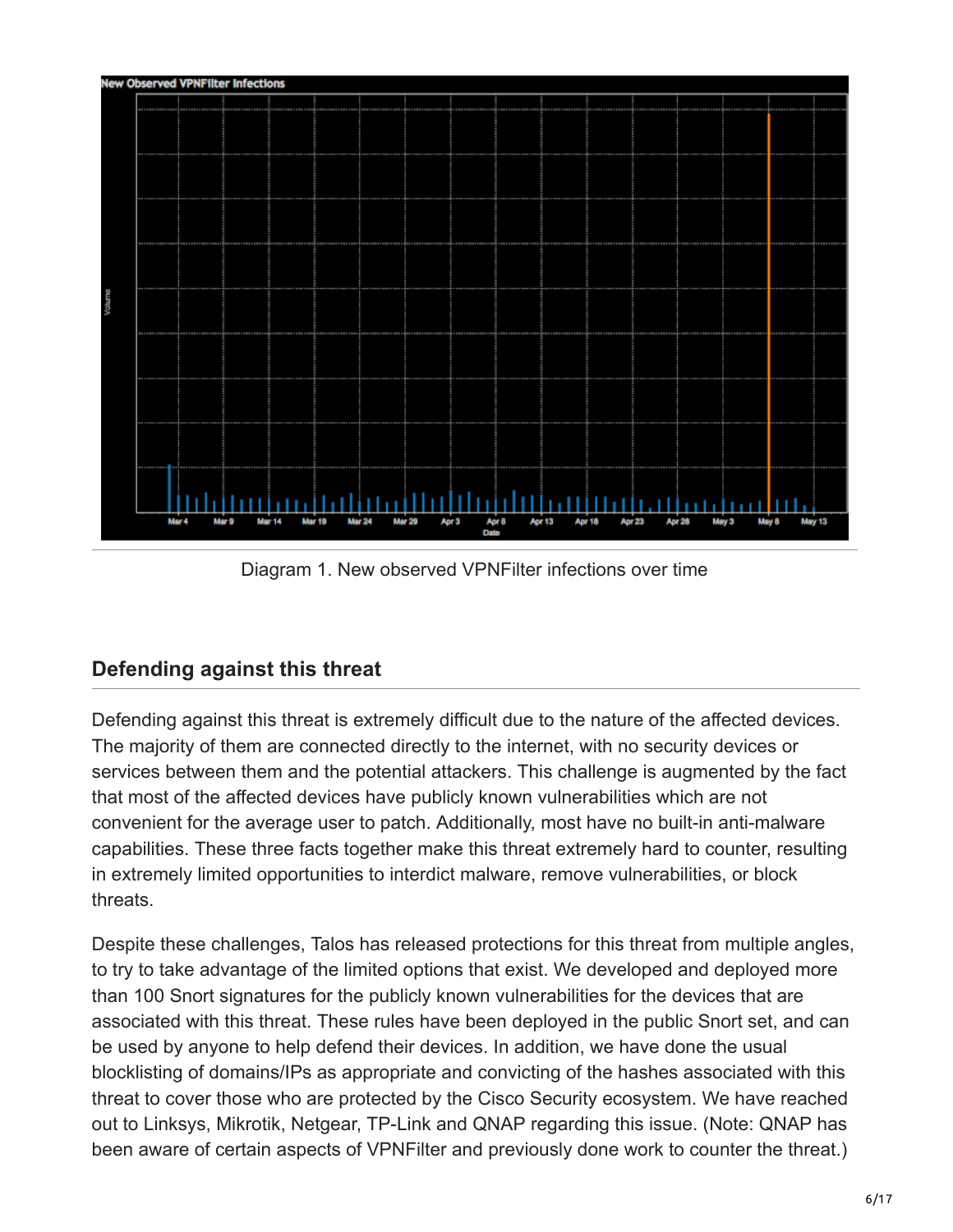Finally, we have also shared these indicators and our research with international law enforcement and our fellow members of the [Cyber Threat Alliance](https://www.cyberthreatalliance.org/) in advance of this publication so they could move quickly to help counter this threat more broadly.

# **Recommendations**

We recommend that:

- Users of SOHO routers and/or NAS devices reset them to factory defaults and reboot them in order to remove the potentially destructive, non-persistent stage 2 and stage 3 malware.
- Internet service providers that provide SOHO routers to their users reboot the routers on their customers' behalf.
- If you have any of the devices known or suspected to be affected by this threat, it is extremely important that you work with the manufacturer to ensure that your device is up to date with the latest patch versions. If not, you should apply the updated patches immediately.
- ISPs work aggressively with their customers to ensure their devices are patched to the most recent firmware/software versions.

Due to the potential for destructive action by the threat actor, we recommend out of an abundance of caution that these actions be taken for all SOHO or NAS devices, whether or not they are known to be affected by this threat.

# **Multi-Stage Technical Details**

# **Exploitation**

At the time of this publication, we do not have definitive proof on how the threat actor is exploiting the affected devices. However, all of the affected makes/models that we have uncovered had well-known, public vulnerabilities. Since advanced threat actors tend to only use the minimum resources necessary to accomplish their goals, we assess with high confidence that VPNFilter required no zero-day exploitation techniques.

# **Stage 1 (persistent loader)**

VPNFilter's stage 1 malware infects devices running firmware based on Busybox and Linux, and is compiled for several CPU architectures. The main purpose of these first-stage binaries is to locate a server providing a more fully featured second stage, and to download and maintain persistence for this next stage on infected devices. It is capable of modifying non-volatile configuration memory (NVRAM) values and adds itself to crontab, the Linux job scheduler, to achieve persistence. This is a departure from previous IoT malware, like Mirai, which is ephemeral and disappears with a simple device reboot.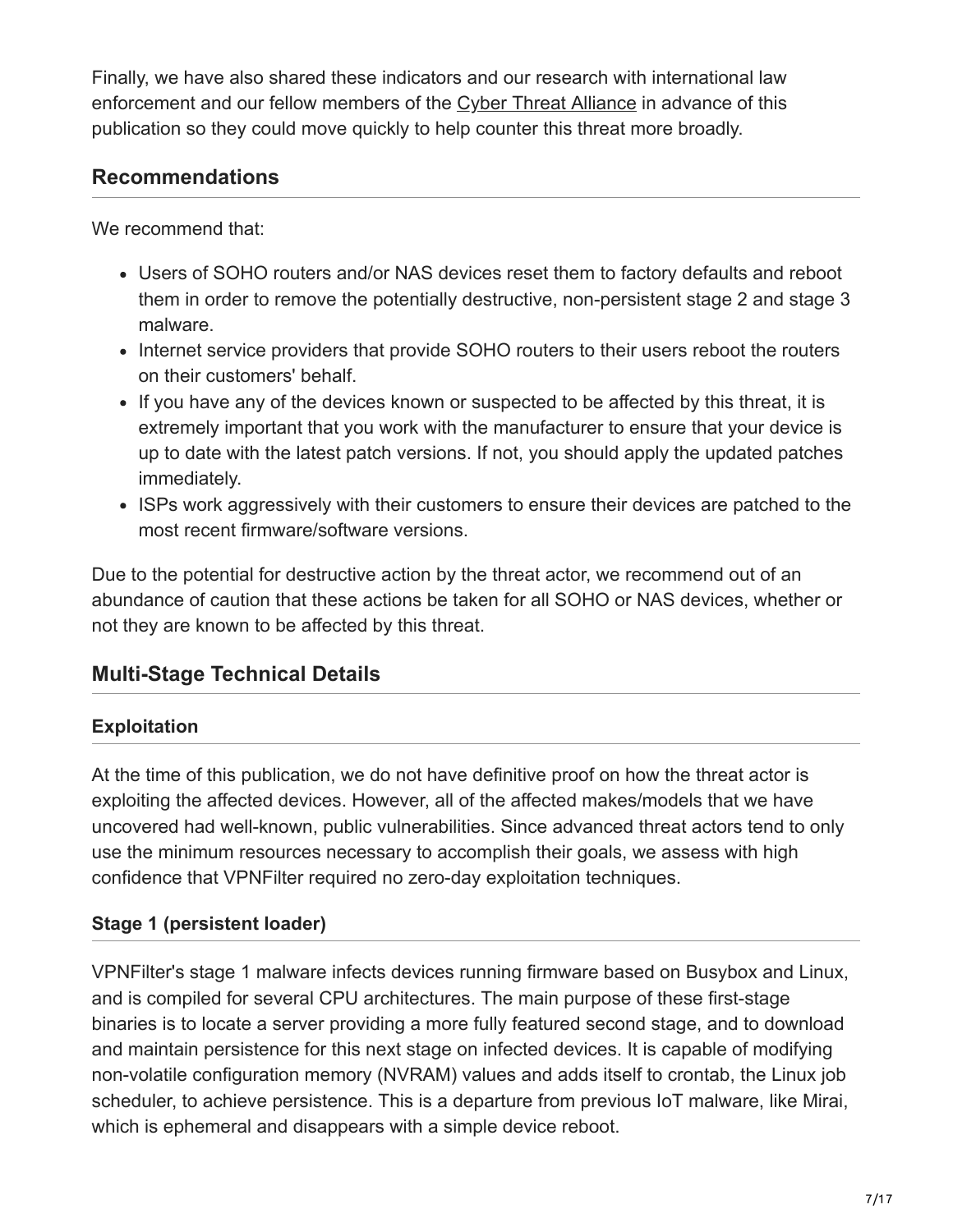Talos analyzed samples for MIPS and x86 processors. The C2 communication and additional malware downloads occur over Tor or SSL-encrypted connections. While the binaries themselves are not obfuscated beyond being stripped, some strings are stored in an encrypted form, and are only decrypted at runtime. The decryption routine looked suspiciously similar to RC4 in the static analysis, but it looks like the malware authors got the initialization of the S-boxes wrong. During the permutation step, values are XOR'd, but not swapped. Analysis of this RC4 implementation shows that it is identical to the [implementation used in BlackEnergy, which is believed by law enforcement agencies to](https://www.us-cert.gov/sites/default/files/publications/AR-17-20045_Enhanced_Analysis_of_GRIZZLY_STEPPE_Activity.pdf) originate with a state actor.

| LAE                                                     |                                                                                         |
|---------------------------------------------------------|-----------------------------------------------------------------------------------------|
| 0804AA50                                                |                                                                                         |
| 0804AA50 loc_804AA50:                                   | ; Creates RC4-like SBOX 0-0xFF                                                          |
| $0804AA50 S = ebx$                                      |                                                                                         |
| 0804AA50 mov                                            | $[ex+S], a1$                                                                            |
| 0804AA53 inc eax                                        |                                                                                         |
|                                                         | 0804AA54 cmp eax, 100h<br>0804AA59 jnz short loc_804AA50 ; Creates RC4-like SBOX 0-0xFF |
|                                                         |                                                                                         |
|                                                         |                                                                                         |
|                                                         | le4 FSI                                                                                 |
|                                                         | $0804AABB i = ecx$                                                                      |
|                                                         | $0804AABB key_ = edi$                                                                   |
|                                                         | 0804AA5B keylength = esi                                                                |
|                                                         | $0804AABB$ keyidx = edx                                                                 |
|                                                         | 0804AA5B xor<br>keyidx, keyidx                                                          |
|                                                         | 0804AA5D mov<br>i, 1                                                                    |
|                                                         | <b>0804AA62 lea</b><br>keylength, [keylength+0]                                         |
|                                                         | 0804AA69 lea<br>$key_$ , $[key_+0]$                                                     |
|                                                         |                                                                                         |
| u pá pe                                                 |                                                                                         |
| 0804AA70                                                |                                                                                         |
| 0804AA70 loc_804AA70:<br>; XOR with key but do not swap |                                                                                         |
| 0804AA70 movzx                                          | eax, byte ptr [keyidx+key_] ; eax = next key byte                                       |
| 0804AA74 inc keyidx                                     |                                                                                         |
| 0804AA75 xor                                            | $[i+S-1]$ , al ; $S[i]$ ^= keybyte                                                      |
| 0804AA79 xor                                            | eax, eax                                                                                |
| 0804AA7B cmp                                            | keyidx, keylength                                                                       |
| 0804AA7D setl                                           | al.                                                                                     |
| 0804AA80 inc                                            | i.                                                                                      |
| 0804AA81 neg<br>0804AA83 and                            | eax<br>keyidx, eax ; keyidx %= keylength                                                |
| 0804AA85 cmp                                            | i, 101h                                                                                 |
| 0804AA8B jnz                                            | short loc_804AA70 ; XOR with key but do not swap                                        |
| 0804AA8B                                                | ; eax = next key byte                                                                   |
|                                                         |                                                                                         |

The RC4 initialization XORs the values in the permutation phase of the internal state initialization. As you can see in the last basic block, the code doesn't swap the values of S[i] and S[j] (compared to the RC4 pseudo code below).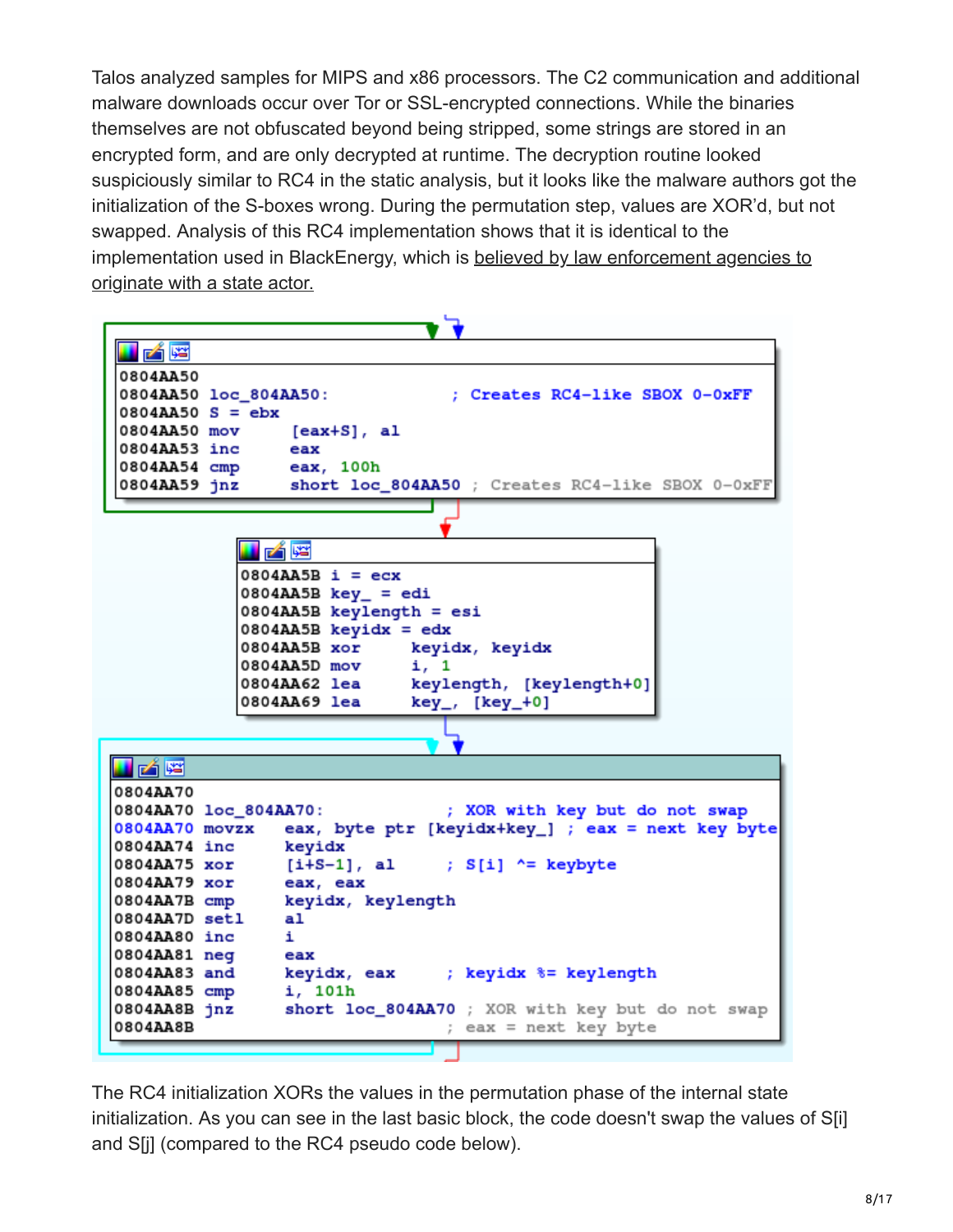```
for i from 0 to 255
    S[i] := iendfor
j := 0for i from 0 to 255
    j := (j + S[i] + key[i \mod keylength]) \mod 256swap values of S[i] and S[j]
endfor
```
Once the malware has completed initialization, it starts to download pages from the seed URLs. In the MIPS sample cache and all but one URL of the x86 sample, the URLs pointed to Photobucket.com, an image-sharing host. The malware downloads the first image from the gallery the URL is referencing, and then proceeds to extract the download server's IP address. The IP address is extracted from six integer values for GPS latitude and longitude in the EXIF information.

If stage 1 fails to connect to, download an image from, or successfully acquire an IP address via an image from Photobucket, the malware reaches out to a backup domain, toknowall[.]com, to download an image and attempt the same process.

If the attempt to the backup domain fails, stage 1 opens a listener that waits for a specific trigger packet to open a connection for the actor to connect interactively to the device. When the listener opens, it checks its public IP from api.ipify[.]org and stores it for later comparison. Then, when any packet arrives on any port, the listener performs a series of checks to identify a trigger packet. If the packet meets a predefined set of criteria, it will extract an IP address from the packet and attempt a stage 2 download.

## **Listener actions:**

- 1. Inspects all TCP/IPv4 packets with a SYN flag set
- 2. Checks that the destination IP matches what it found when the listener opened (Note: if the listener failed to get an IP from api.ipify[.]org it will skip this check)
- 3. Makes sure the packet has eight or more bytes
- 4. Scans the data for the bytes \x0c\x15\x22\x2b
- 5. The bytes directly after that 4-byte marker are interpreted as an IP so \x01\x02\x03\x04 becomes -> 1.2.3[.]4
- 6. Calls out to the newly received IP as usual for stage 2
- 7. Confirms that stage 2 is at least 1,001 bytes (Note: this is much smaller than the other callout methods which require the stage 2 to be 100,000 or more)

## **Stage 2 (non-persistent)**

The stage 2 malware first sets up the working environment by creating a modules folder (/var/run/vpnfilterm) and a working directory (/var/run/vpnfilterw). Afterward, it will run in a loop, where it first reaches out to a C2 server, and then executes commands retrieved from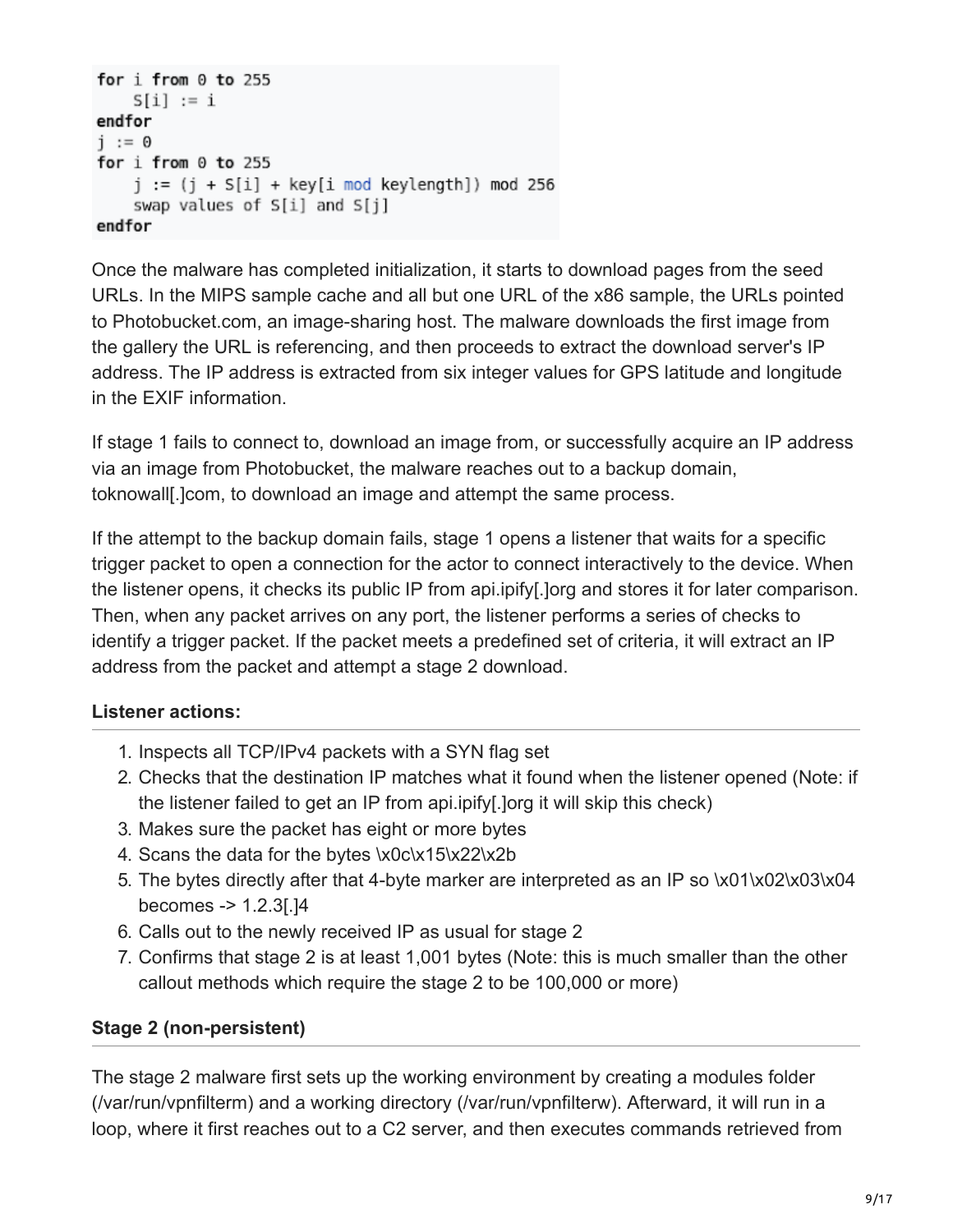the C2. The command names are encrypted with the same broken RC4 function as in stage 1. Fortunately, older versions of x86 stage 2 sample were very verbose, and debug printed all the steps it performed. Newer versions of the x86 stage 2 did not contain the debug prints, nor did the MIPS sample.

The x86 sample can perform the following operations:

- kill: Overwrites the first 5,000 bytes of /dev/mtdblock0 with zeros, and reboots the device (effectively bricking it).
- exec: Executes a shell command or plugin.
- tor: Sets the Tor configuration flag (0 or 1).
- copy: Copies a file from the client to the server.
- seturl: Sets the URL of the current configuration panel.
- proxy: Sets the current proxy URL.
- port: Sets the current proxy port.
- delay: Sets the delay between main loop executions.
- reboot: Reboots the device if it has been up for more than 256 seconds, and the build name is specified in the parameter.
- download: Downloads a URL to a file. This can be applied to all devices or just a certain build name.

The MIPS sample has the following additional operations:

- stop: Terminate the malware process.
- relay: A misspelled version of the 'delay' command from the x86 version.

Until the Tor module is installed, stage 2 will use one or more IPs stored in its configuration as SOCKS5 proxies to Tor and attempt to communicate with a control panel also found in its configuration. Like in stage 1, the communication between the malware and the proxy will connect over a verified SSL connection. When the Tor module is installed, it will connect to .onion domains through the local SOCKS5 proxy provided by the module over plain HTTP instead. We used a fake SOCKS5 proxy, which redirects all traffic to INetSim for analysis.

An example request from the malware to the server:

{

"uq":"px(01:02:03:04:05:06)",

"pv":"pPRXi686QNAPX86",

"ad":"10.0.0.1",

"bv":"0.11.1a/0.3.9qa",

"nn":"YnVpbGRyb290",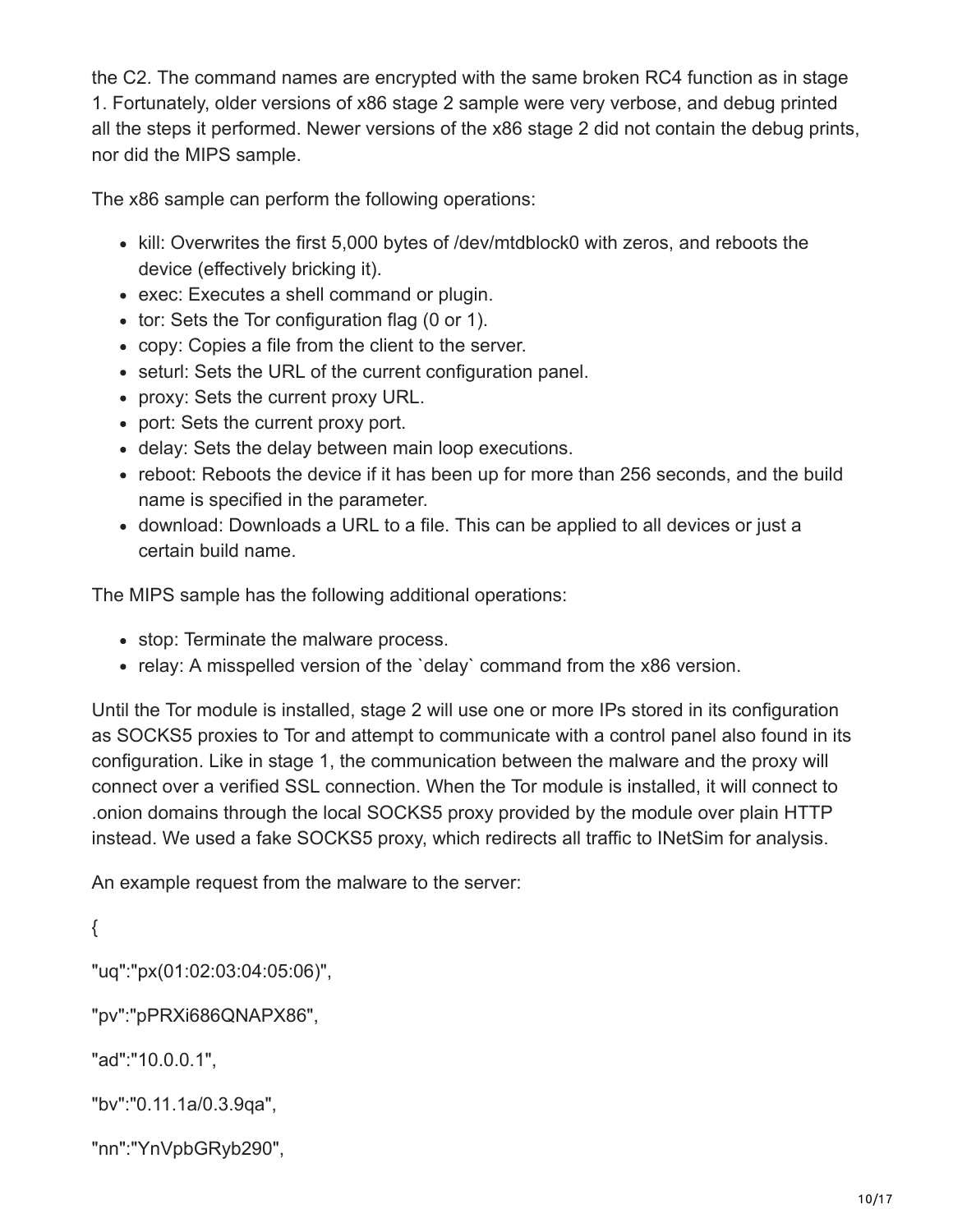```
"tn":"",
```

```
"on":"1"
```
}

The malware encodes this request into a JSON object, which is then base64-encoded and sent to the path /bin32/update.php in the HTTP POST parameter "me". The user agent used in the request is peculiar (Mozilla/6.1 (compatible; MSIE 9.0; Windows NT 5.3; Trident/5.0)), as a version "Windows NT 5.3" doesn't exist.

- uq: A unique ID for the infected device (the MAC address of the malware's network interface).
- pv: The platform version the malware is running on
- ad: The public IP address of the malware's device
- bv: Version of the stage 1 loader (0.3.9qa) and the stage 2 binary (0.11.1a)
- nn: The node name
- tn: The Tor flag
- on: The onion flag

The server's response to the message:

```
{
```
"tr":3060,

"pxs":["217.12.202.40","94.242.222.68","91.121.109.209"],

"tor":"tor 1",

"mds":[]

}

- tr: Sets the delay for the main loop.
- pxs: List of panels to connect to. These are the C2 servers.
- tor: Sets the name and version of the Tor module.
- mds: A list of modules to fetch. Each entry is in the format "<command\_id> <module\_id> <module\_name> <module\_args (base64-encoded)>". The malware will download the module from /bin32/update.php by setting the POST form parameter me to the module name with the architecture appended, e.g., tor i686 for the Tor module, and execute it in each iteration. A blank list of commands (as in the example response above) will clear any existing commands by deactivating them and killing any running processes associated with them.

# **Stage 3 (non-persistent)**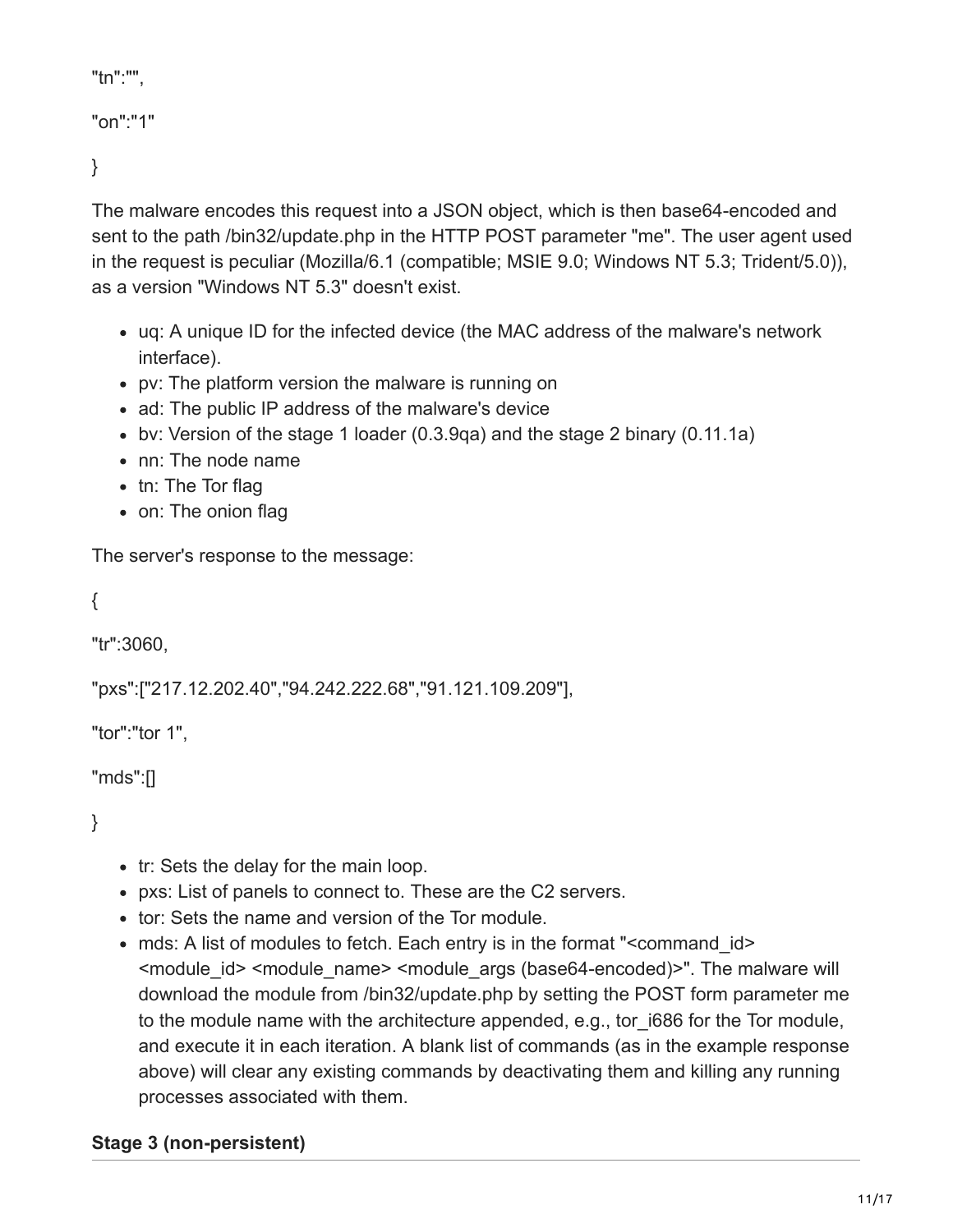We have analyzed two plugin modules for the malware, a packet sniffer and a communication plugin that allows the malware to communicate over Tor. We assess with high confidence that there are likely several more that we have not yet discovered. Among the initial samples Talos acquired, there was a plugin for the MIPS stage 2, which is a packet sniffer. It intercepts all network traffic through a raw socket and looks for strings used in HTTP basic authentications. Further, it specifically tracks Modbus TCP/IP packets. The resulting log file is placed in the stage 2 working directory, /var/run/vpnfilterw. This allows the attackers to understand, capture, and track the traffic flowing through the device.

The Tor plugin module is partially linked into stage 2, but has a separate Tor executable, which is downloaded to /var/run/tor and run in a process separate from stage 2. The Tor binary looks like the standard Tor client, in the form of a statically linked and stripped binary. It creates a configuration file in /var/run/torrc and a working directory in /var/run/tord.

# **Conclusion**

VPNFilter is an expansive, robust, highly capable, and dangerous threat that targets devices that are challenging to defend. Its highly modular framework allows for rapid changes to the actor's operational infrastructure, serving their goals of misattribution, intelligence collection, and finding a platform to conduct attacks.

The destructive capability particularly concerns us. This shows that the actor is willing to burn users' devices to cover up their tracks, going much further than simply removing traces of the malware. If it suited their goals, this command could be executed on a broad scale, potentially rendering hundreds of thousands of devices unusable, disabling internet access for hundreds of thousands of victims worldwide or in a focused region where it suited the actor's purposes.

While the threat to IoT devices is nothing new, the fact that these devices are being used by advanced nation-state actors to conduct cyber operations, which could potentially result in the destruction of the device, has greatly increased the urgency of dealing with this issue. We call on the entire security community to join us in aggressively countering this threat.

We will continue to monitor VPNFilter and work with our partners to understand the threat as it continues to evolve in order to ensure that our customers remain protected and the public is informed.

# **IOCs**

As stated previously, we highly suspect that there are additional IOCs and versions of this malware that we are not currently aware of. The following list of IOCs comprises what we know as of this date.

# **Known C2 Domains and IPs**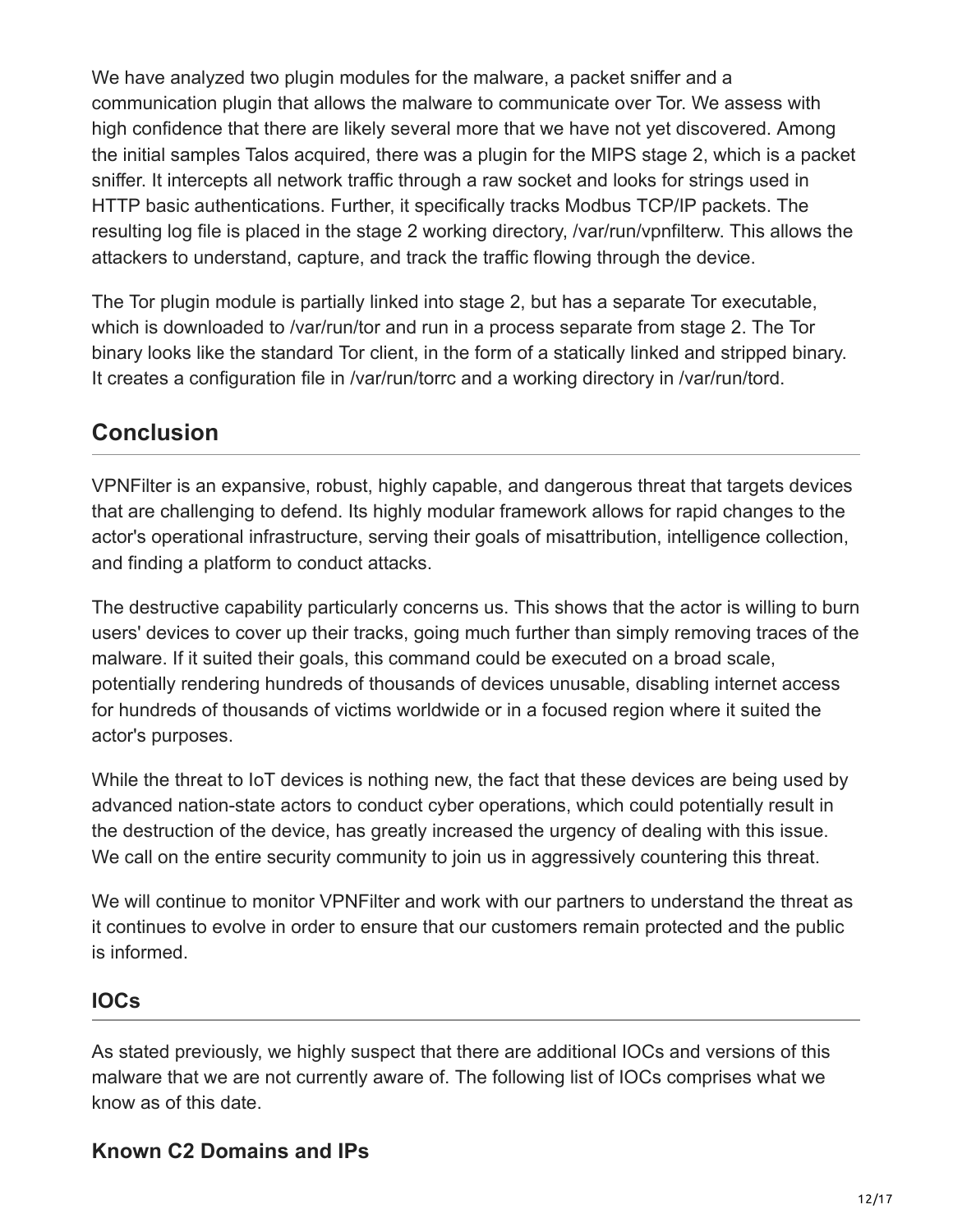photobucket[.]com/user/nikkireed11/library photobucket[.]com/user/kmila302/library photobucket[.]com/user/lisabraun87/library photobucket[.]com/user/eva\_green1/library photobucket[.]com/user/monicabelci4/library photobucket[.]com/user/katyperry45/library photobucket[.]com/user/saragray1/library photobucket[.]com/user/millerfred/library photobucket[.]com/user/jeniferaniston1/library photobucket[.]com/user/amandaseyfried1/library photobucket[.]com/user/suwe8/library photobucket[.]com/user/bob7301/library toknowall[.]com

## **Associated with the 2nd Stage**

91.121.109[.]209 217.12.202[.]40 94.242.222[.]68 82.118.242[.]124 46.151.209[.]33 217.79.179[.]14 91.214.203[.]144 95.211.198[.]231 195.154.180[.]60 5.149.250[.]54 91.200.13[.]76 94.185.80[.]82 62.210.180[.]229 zuh3vcyskd4gipkm[.]onion/bin32/update.php

## **Known File Hashes**

#### **1st Stage Malware**

50ac4fcd3fbc8abcaa766449841b3a0a684b3e217fc40935f1ac22c34c58a9ec 0e0094d9bd396a6594da8e21911a3982cd737b445f591581560d766755097d92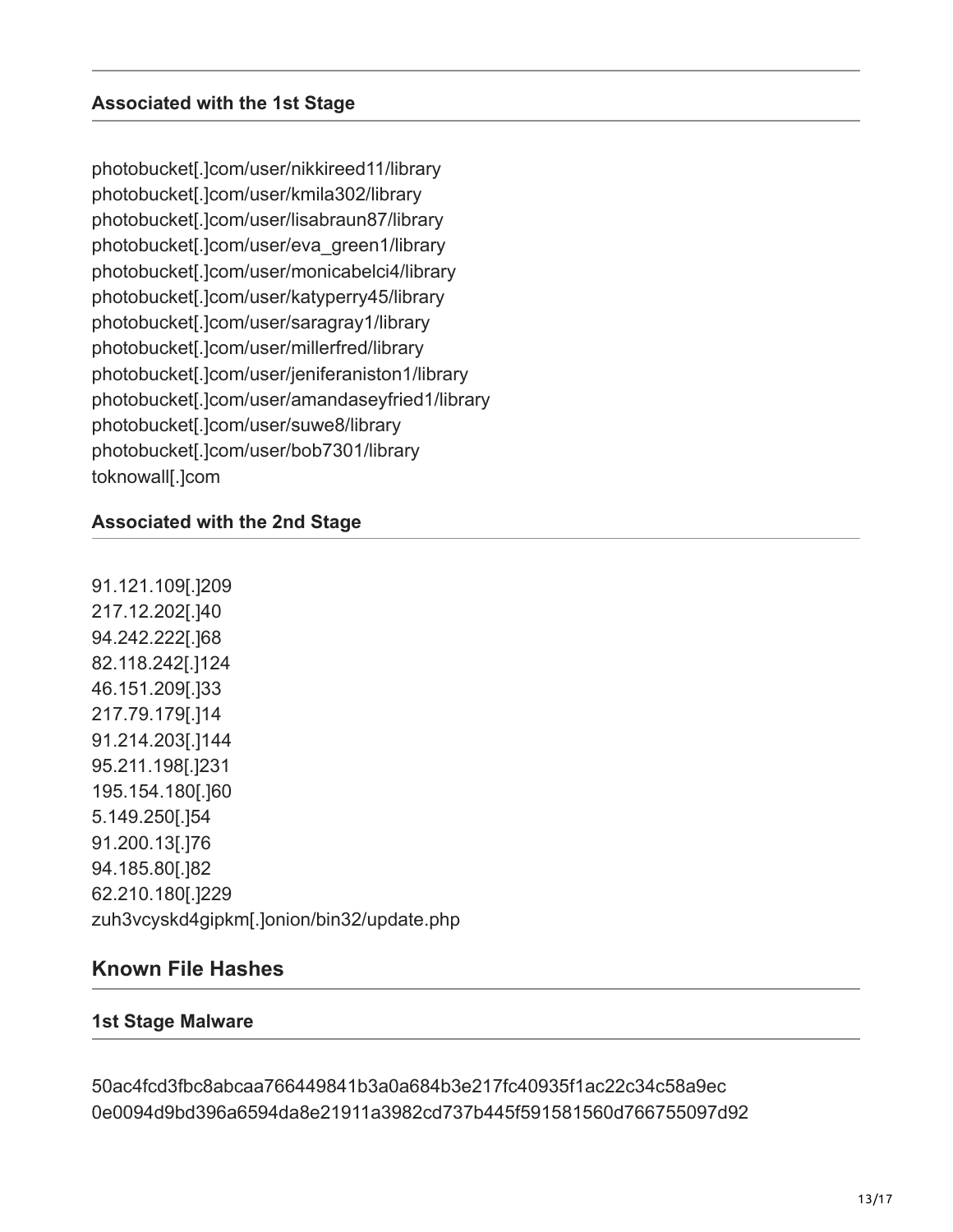9683b04123d7e9fe4c8c26c69b09c2233f7e1440f828837422ce330040782d17 d6097e942dd0fdc1fb28ec1814780e6ecc169ec6d24f9954e71954eedbc4c70e 4b03288e9e44d214426a02327223b5e516b1ea29ce72fa25a2fcef9aa65c4b0b 9eb6c779dbad1b717caa462d8e040852759436ed79cc2172692339bc62432387 37e29b0ea7a9b97597385a12f525e13c3a7d02ba4161a6946f2a7d978cc045b4 776cb9a7a9f5afbaffdd4dbd052c6420030b2c7c3058c1455e0a79df0e6f7a1d 8a20dc9538d639623878a3d3d18d88da8b635ea52e5e2d0c2cce4a8c5a703db1 0649fda8888d701eb2f91e6e0a05a2e2be714f564497c44a3813082ef8ff250b

## **3rd Stage Plugins**

f8286e29faa67ec765ae0244862f6b7914fcdde10423f96595cb84ad5cc6b344 afd281639e26a717aead65b1886f98d6d6c258736016023b4e59de30b7348719

## **Self-Signed Certificate Fingerprints**

d113ce61ab1e4bfcb32fb3c53bd3cdeee81108d02d3886f6e2286e0b6a006747 c52b3901a26df1680acbfb9e6184b321f0b22dd6c4bb107e5e071553d375c851 f372ebe8277b78d50c5600d0e2af3fe29b1e04b5435a7149f04edd165743c16d be4715b029cbd3f8e2f37bc525005b2cb9cad977117a26fac94339a721e3f2a5 27af4b890db1a611d0054d5d4a7d9a36c9f52dffeb67a053be9ea03a495a9302 110da84f31e7868ad741bcb0d9f7771a0bb39c44785055e6da0ecc393598adc8 fb47ba27dceea486aab7a0f8ec5674332ca1f6af962a1724df89d658d470348f b25336c2dd388459dec37fa8d0467cf2ac3c81a272176128338a2c1d7c083c78 cd75d3a70e3218688bdd23a0f618add964603736f7c899265b1d8386b9902526 110da84f31e7868ad741bcb0d9f7771a0bb39c44785055e6da0ecc393598adc8 909cf80d3ef4c52abc95d286df8d218462739889b6be4762a1d2fac1adb2ec2b 044bfa11ea91b5559f7502c3a504b19ee3c555e95907a98508825b4aa56294e4 c0f8bde03df3dec6e43b327378777ebc35d9ea8cfe39628f79f20b1c40c1b412 8f1d0cd5dd6585c3d5d478e18a85e7109c8a88489c46987621e01d21fab5095d d5dec646c957305d91303a1d7931b30e7fb2f38d54a1102e14fd7a4b9f6e0806 c0f8bde03df3dec6e43b327378777ebc35d9ea8cfe39628f79f20b1c40c1b412

# **Known Affected Devices**

The following devices are known to be affected by this threat. Based on the scale of this research, much of our observations are remote and not on the device, so it is difficult to determine specific version numbers and models in many cases. It should be noted that all of these devices have publicly known vulnerabilities associated with them.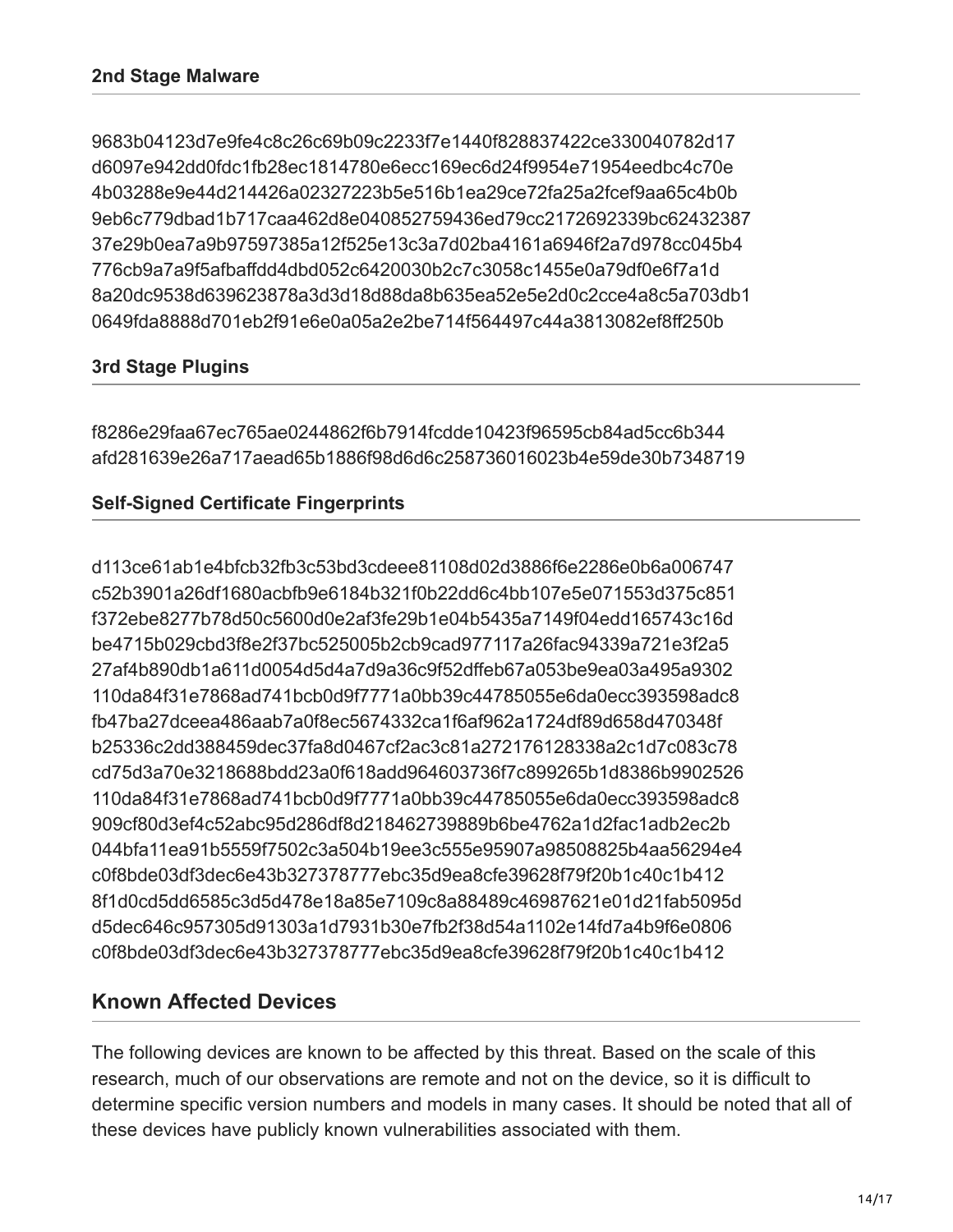Given our observations with this threat, we assess with high confidence that this list is incomplete and other devices could be affected.

## **Linksys Devices:**

E1200 E2500 WRVS4400N

## **Mikrotik RouterOS Versions for Cloud Core Routers:**

1016 1036 1072

## **Netgear Devices:**

DGN2200 R6400 R7000 R8000 WNR1000 WNR2000

#### **QNAP Devices:**

TS251 TS439 Pro Other QNAP NAS devices running QTS software

## **TP-Link Devices:**

R600VPN

# **Coverage**

Cisco customers are protected by this threat by Cisco Advanced Malware Protection (AMP), Cloud Web Security (CWS), Network Security, ThreatGrid, Umbrella, and Web Security Appliance (WSA). Additionally, StealthWatch and StealthWatch Cloud can be utilized to find devices communicating with the known C2 IP addresses and domains.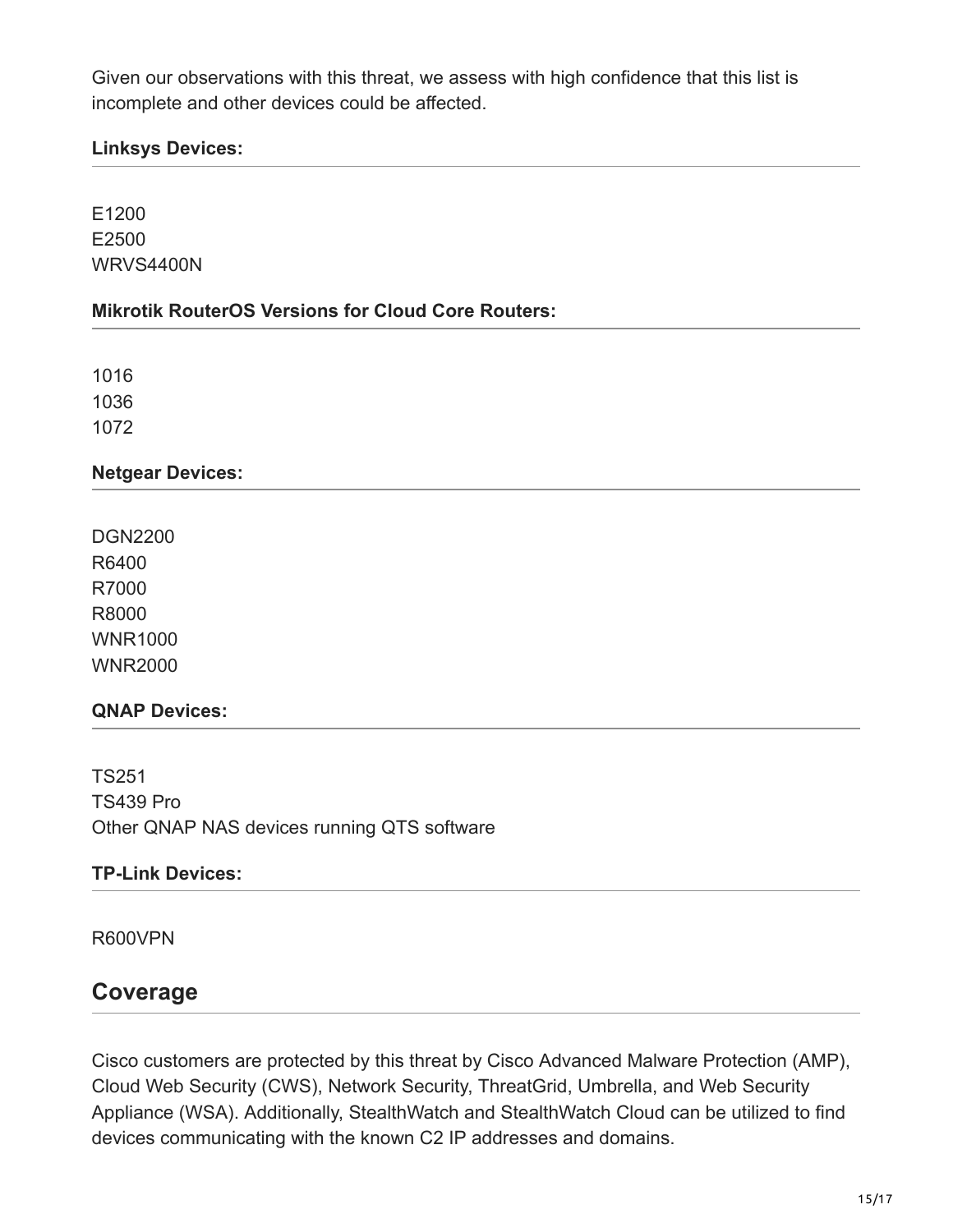In StealthWatch, two items need to be configured to send an alert that there are communications to nefarious IP addresses.

- The first step is to create a new Host Group named "VPNFilter C2" under Outside Hosts using the Java user interface.
- Once this is created, you will likely want to validate that there are no active communications presently occurring.
- This validation can be achieved by right-clicking on the recently created "VPNFilter C2" Host Group and navigating to Top -> Conversations -> Total.
- Once you are viewing these top conversations, you will easily be able to see if there is active traffic.
- In the event that there is no active traffic, an alarm can be created to generate alerts in the event that traffic to or from any of the "VPNFilter C2" hosts is observed.
- This alarm can be configured by creating a custom event and selecting the appropriate hosts or objects in the web user interface.



## **VPNFilter specific Snort detection:**

#### 45563 45564 46782 46783

## **Snort rules that protect against known vulnerabilities in affected devices:**

25589 26276 26277 26278 26279 29830 29831 44743 46080 46081 46082 46083 46084 46085 46086 46287 46121 46122 46123 46124 41445 44971 46297 46298 46299 46300 46301 46305 46306 46307 46308 46309 46310 46315 46335 46340 46341 46342 46376 46377 37963 45555 46076 40063 44643 44790 26275 35734 41095 41096 41504 41698 41699 41700 41748 41749 41750 41751 44687 44688 44698 44699 45001 46312 46313 46314 46317 46318 46322 46323 40866 40907 45157

## **ClamAV Signatures:**